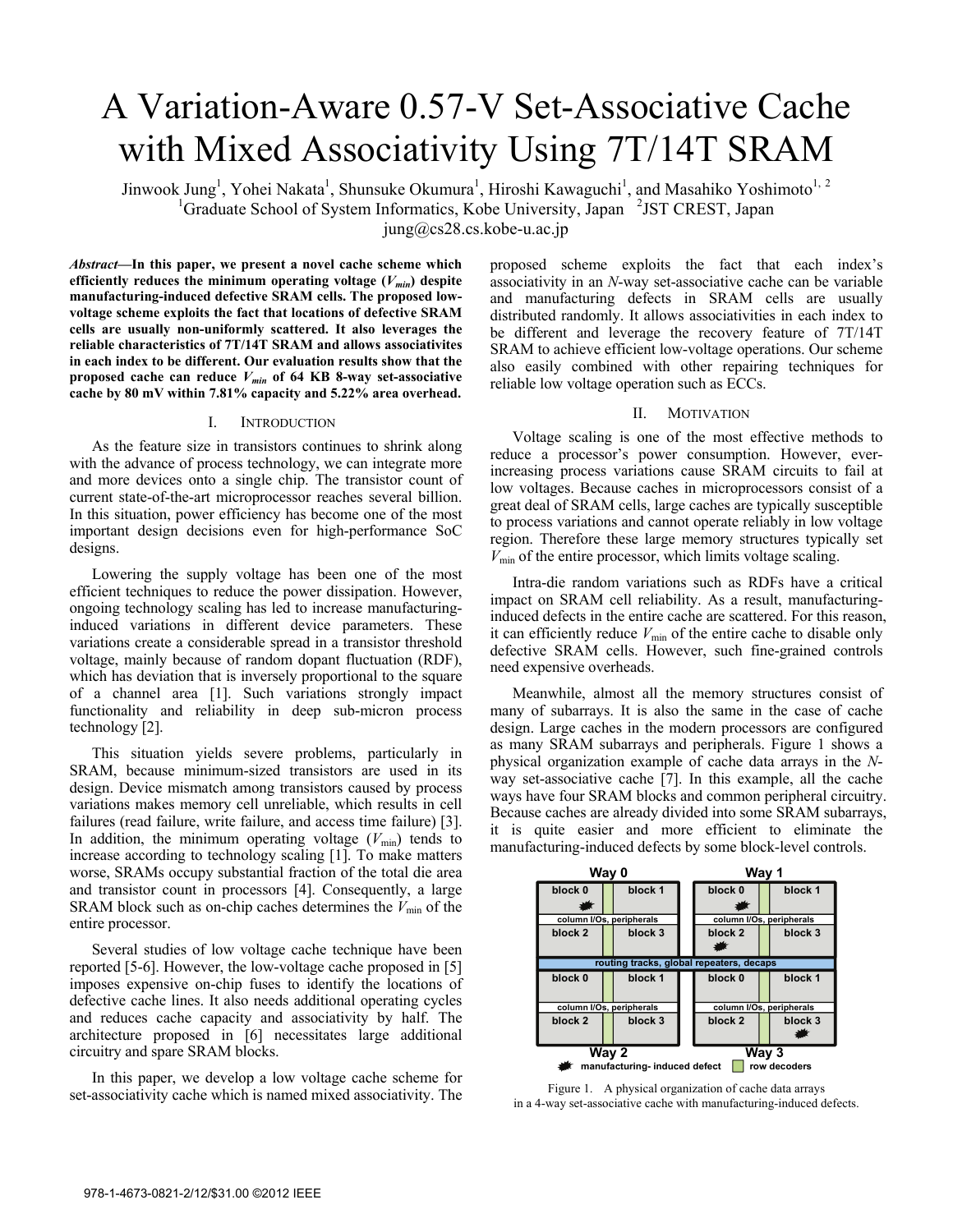# III. THE PROPOSED MIXED ASSOCIATIVITY SCHEME

In this section, we describe the proposed mixed associativity scheme. The proposed mixed associativity scheme exploits the characteristics of defective SRAM cell locations in memory structures and the block structure of the large caches. As mentioned above, manufacturing-induced defects in memory structures are distributed randomly, and caches are organized in several SRAM subarrays. Therefore  $V_{\text{min}}$  of the caches can be efficiently reduced by eliminating the defective SRAM cells on block-level control. In the proposed mixed associativity scheme, only SRAM subarrays, which include defective SRAM cells, are recovered. We will describe the fact that caches can work normally even after some SRAM subarrays have defects in this section.

The proposed scheme adopts the recovery feature of  $7T/14T$  SRAM cell to efficiently lower the  $V_{min}$ . In addition, it is also possible to utilize half of cache lines in the defective SRAM subarrays comprising of the 7T/14T SRAM cells.

The proposed mixed associativity scheme addresses the cache data array. In general, the tag array has much smaller capacity and area than the data array. Therefore, in order to lower  $V_{\text{min}}$ s of the tag array, it is permissible to use larger SRAM cells, because it makes little impact on total cache area. In this paper, we assume that the tag array is implemented with larger 6T SRAMs which operate reliably at low voltages.

## *A. 7T/14T SRAM cell*

We have proposed 7-Transistor/14-Transistor (7T/14T) SRAM [8]. Figure 2 shows a schematic of 7T/14T SRAM: two additional pMOS transistors (M20 and M21) are added between internal nodes (N00 and N10, N01 and N11) in a pair of the conventional 6-Transistor (6T) SRAM cells. This structure achieves the dependable mode which features margin enhancements by combining two memory cells especially in low-voltage regions.



Figure 2. Schematics of (a) Conventional 6T SRAM and (b) 7T/14T SRAM

The 7T/14T SRAM has two modes as follows.

- Normal mode (7T): Additional transistors are turned off (CL="H"); 7T/14T SRAM acts as two 6T cells.
- Dependable mode (14T): Additional transistors are turned on  $(CL="')$ ; the internal nodes are shared by the memory cell pair. During write operations, both WL0 and WL1 are driven. On the other hand, either WL0 or WL1 is asserted during read operations.

In the normal mode, a one-bit data is stored in one memory cell, which is more area-efficient. In the dependable read mode, only one wordline is asserted to gain a large β ratio (a ratio of two driver transistors' total size to one access transistor size). An SRAM cell with no static noise margin [9] is recovered by the other SRAM cell through the two connecting pMOS transistors. In the dependable write mode, a data is written into a pair of memory cells by asserting both wordlines, which averages and mitigates the write margin degradation. In addition, the dependable mode has better soft-error tolerance because its internal node has more capacitance [10].

The dependable mode and normal mode can be switched according to the operating voltage, power limit, and required voltage margin in the current operating condition. If 7T/14T SRAM has sufficient operation margins, then its recovery feature can be inactivated by negating two additional pMOS transistors. In the dependable mode, a one-bit data is stored in two memory cells, although the quality of the information differs from that of the normal mode. We designate this concept as 'quality of a bit (QoB)', in which the operating voltage, power, and bit error rate (BER) are controlled as attributes of one-bit information [8].

## *B. Set-Associative Cache with Mixed Associativity*

Figure 3 illustrates a 4-way set-associative cache including manufacturing-induced defective 6T SRAM cells, whose cache ways consist of four SRAM sub arrays. In the proposed mixed associativity scheme, SRAM blocks with defective SRAM cells are disabled (as marked red in Figure 3). In this situation, cache lines in the disabled SRAM blocks cannot be utilized, but the entire cache still has other cachlines to allocate.



Figure 3. A logical organization example of 4-way set-associative cache with the proposed mixed associativity scheme using 6T SRAM

For example, in Figure 3, although cache lines in Way 0 and 1 cannot be allocated for index 0 and 1, we can still allocate data to cache lines in Way 2 and 3. Therefore, the entire caches can still work normally even if some SRAM subarrays are disabled. In this case, the associativity at each indexes are different from each other. In Figure 3, the cache operates as 2-way set-associative cache at index 0 and 1, 4-way cache at index 2 and 3, 3-way cache at index 4 to 7. Thus, the associativity in the proposed mixed associativity varies depending upon locations of manufacturing-induced defects.

However, if all cache ways on a specific index include defective SRAM cells, the entire cache cannot work properly because there are no cache lines to allocate at that index. Figure 4 depicts such situation. As all cache ways (Way 0 to 3) on index n and n+1 have defective SRAM cells, we cannot use any cache lines because SRAM blocks with defective cells are disabled in the proposed scheme.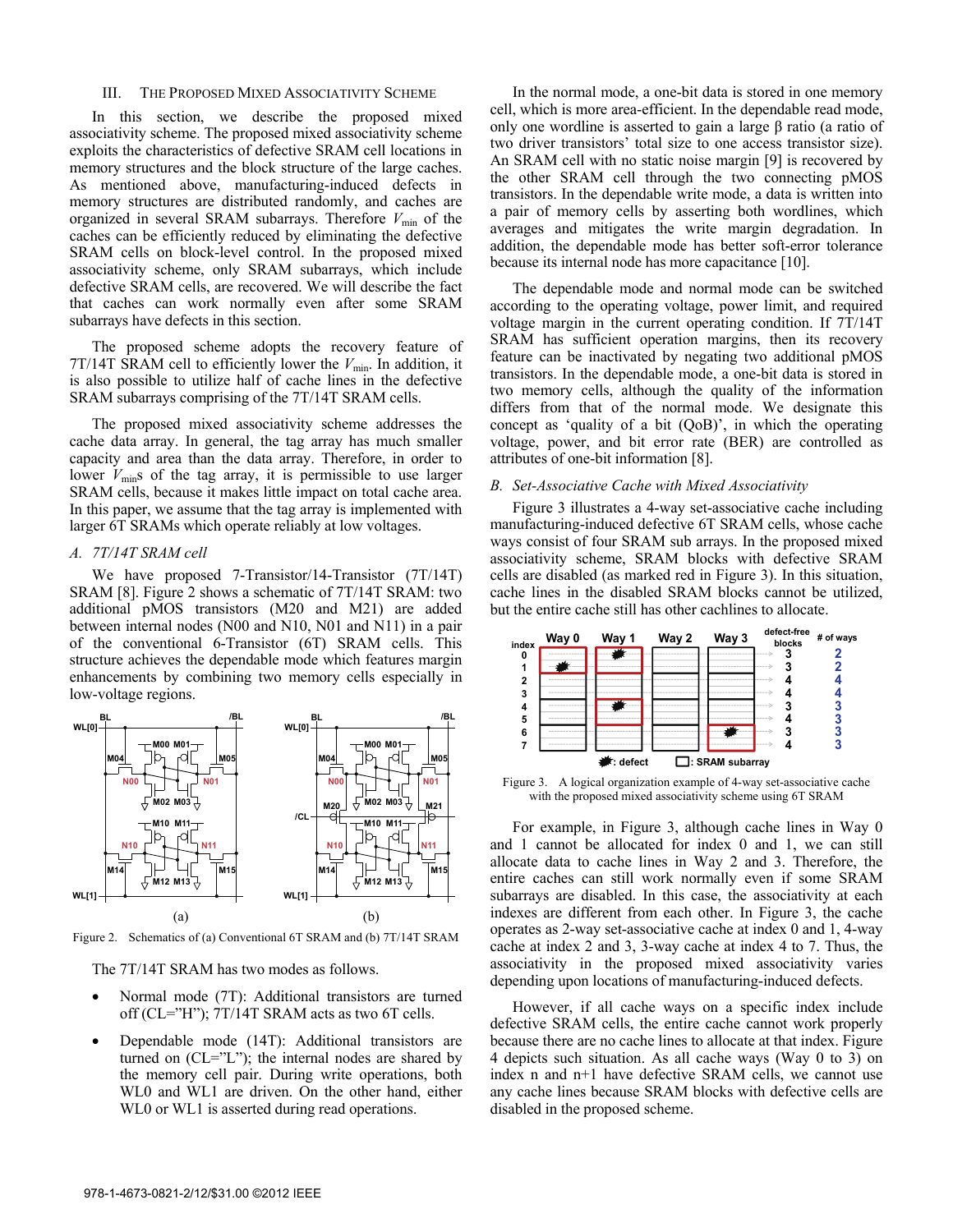

Figure 4. Mixed-associativity scheme with conventional 6T SRAM

#### *C. Mixed Associativity with 7T/14T SRAM*

In order to solve this problem, we use the 7T/14T SRAM cell in the proposed mixed associativity scheme. Figure 5 shows how to use 7T/14T SRAM in the proposed scheme; adjacent two cache lines (index *n* and  $n+1$ ) in one cache way compose 7T/14T SRAM pair. Leveraging the recovery feature of 7T/14T SRAM, the dependable mode will be applied instead of merely disabling defective SRAM blocks. In this situation, the capacity of each SRAM blocks is halved. However, defective SRAM cells are recovered thereby non-defective cache lines can be obtained. The cache with mixed associativity therefore can operate normally by exploiting this half of recovered cache lines as shown in Figure 5. Odd-numbered cache ways allocate recovered cache lines to odd indexes, and even-numbered cache ways allocate these cache lines to even indexes. In other words, even indexes in odd-numbered ways and odd indexes in even-numbered ways are disabled in the dependable mode.



Figure 5. Mixed associativity scheme with 7T/14T SRAM

Figure 6 shows the entire logical organization of the proposed mixed associativity scheme using 7T/14T SRAM. Compared to the case of Figure 3, half of defective blocks are repaired and the average associativity is increased from 3 to 3.5.



Figure 6. A logical organization example of 4-way set-associative cache with the proposed mixed associativity scheme using 7T/14T SRAM

# *D. Cache Operations (Cache Hit/Miss)*

In the set-associative cache with the mixed associativity, there are both non-defective cache lines and disabled cache lines. Obviously, disabled cache lines cannot be used for allocating data. Thus, these cache lines have to be cut out in cache operations. It can be easily implemented by making a small change in the cache replacement algorithm. We use the Least Recently Used (LRU) algorithm which is most common as a cache replacement algorithm..

Figure 7 shows a modified LRU algorithm for the proposed scheme. In this algorithm, disabled cache lines' LRU tree bits are fixed to 0s, which means the most recently used (MRU) cache line. In the LRU algorithm, the LRU cache line will be replaced when a cache miss occurs (Figure 7 (a)). Thus, fixing its LRU tree bits to 0s, a disabled cache line is never used for cache replacement and allocating new data.

Figure 7 (b) describes the situation of a cache hit to Way 1, while Way 2 is disabled because it operates in the dependable mode. In the proposed scheme, no cache hit to disabled cache lines occurs, because of their *valid bit* fixed to 0 as described later in this section. Therefore there is no need to consider cache hits to disabled cache lines. It is only needed to modify LRU bits of a disabled cache line to 0 after a cache hit occurs.



Figure 7. Cache operation examples with the modified LRU algorithm : (a) cache miss, (b) cache hit

This modified LRU algorithm has no cycle penalty because the LRU tree modification can be executed with other operations. It is needed to modify the LRU tree after updating the LRU tree. However, it can be carried out simultaneously with other operations. Therefore, there is no need to take additional cycles to modify LRU bits for disabled cache lines.

Disabled cache lines can be easily identified by using the cache status bits. Table II shows the truth table of cache status bits. In the typical write-back caches, the case of {*valid bit, dirty bit*} =  $\{0, 1\}$  cannot be reachable. Therefore, we can exploit this status to identifying disabled cache lines. In other words, assigning *valid bit* and *dirty bit* of disabled cache lines to {0, 1}, these disabled cache lines can be easily identified.

| .         |           |                |  |  |
|-----------|-----------|----------------|--|--|
| Valid bit | Dirty bit | <b>Status</b>  |  |  |
|           |           | Empty          |  |  |
|           |           | Invalid status |  |  |
|           |           | Clean          |  |  |
|           |           | Dirty          |  |  |

TABLE I. CACHE STATUS BITS

## *E. Impacts on Processor Performance*

As described above, the proposed scheme necessitates no additional cycles. It has an influence on performance mainly by reduced the entire cache associaitivity and capacity. However, in the large cache of recent microprocessors, the impacts on cache miss rates caused by decreased associativity and capacity are fairly small [11]. Therefore, reduced associativity and capacity of the proposed cache lead to relatively small performance overhead.